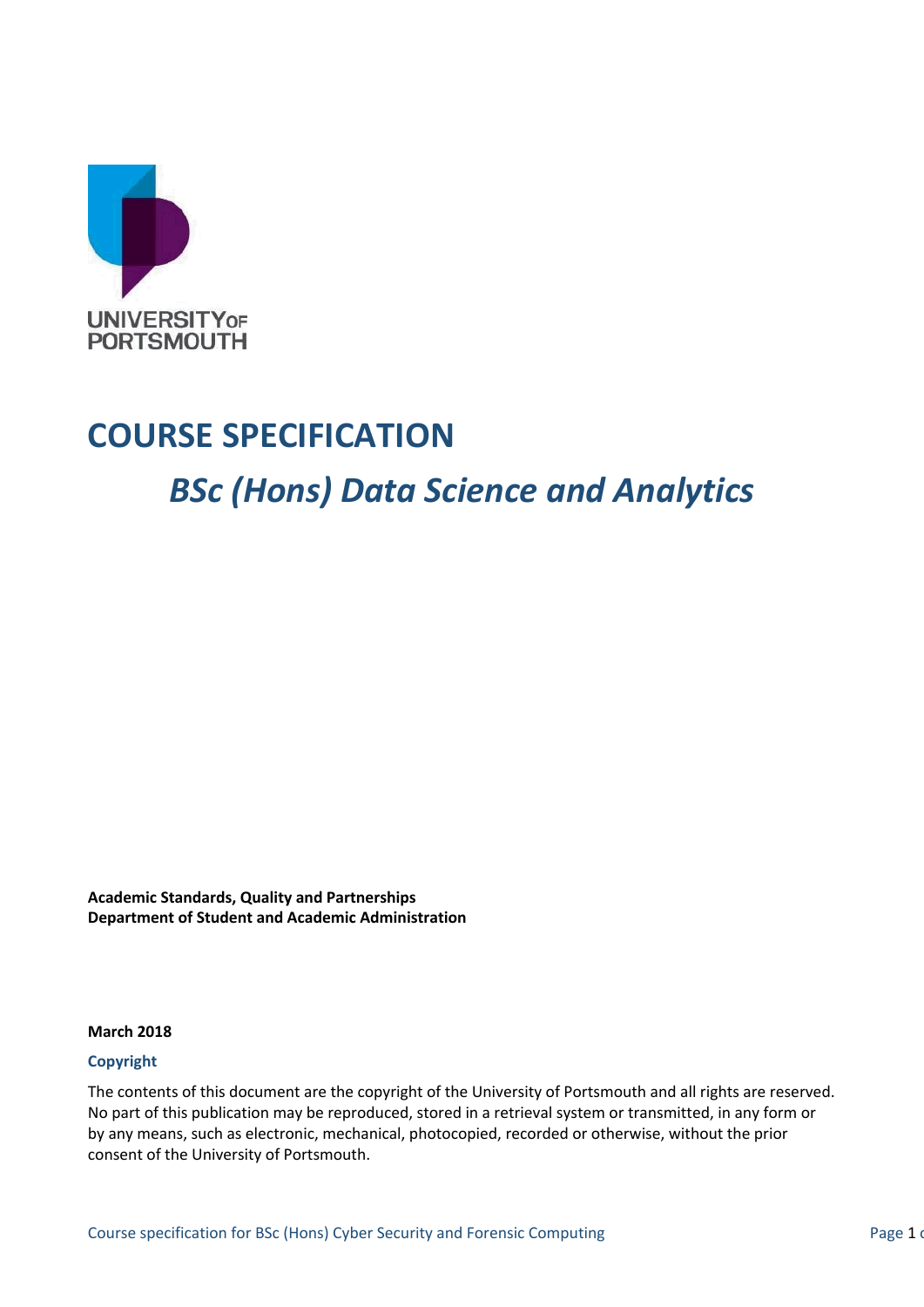# **COURSE SPECIFICATION**

Please refer to the [Course Specification Guidance Notes](http://www.port.ac.uk/departments/services/academicregistry/qmd/curriculum-framework-2019-20/filetodownload,201767,en.docx) for guidance on completing this document.

| <b>Course Title</b>                                                                                  | <b>Data Science and Analytics</b>                   |
|------------------------------------------------------------------------------------------------------|-----------------------------------------------------|
| <b>Final Award</b>                                                                                   | <b>BSc</b> (Hons)                                   |
| <b>Exit Awards</b>                                                                                   | CertHE, DipHE, BSc, Bsc (Hons)                      |
| Course Code / UCAS code (if applicable)                                                              | C <sub>2686</sub>                                   |
| Mode of study                                                                                        | <b>Full Time</b>                                    |
| Mode of delivery                                                                                     | Campus                                              |
| Normal length of course                                                                              | 3 years, 4 years with placement                     |
| Cohort(s) to which this course specification<br>applies                                              | from September 2019 intake onwards                  |
| <b>Awarding Body</b>                                                                                 | University of Portsmouth                            |
| <b>Teaching Institution</b>                                                                          | University of Portsmouth                            |
| Faculty                                                                                              | <b>Faculty of Technology</b>                        |
| School/Department/Subject Group                                                                      | <b>School of Computing</b>                          |
| School/Department/Subject Group webpage                                                              | http://www.port.ac.uk/school-of-computing/          |
| Course webpage including entry criteria                                                              | https://www.port.ac.uk/study/courses/bsc-hons-data- |
|                                                                                                      | science-and-analytics                               |
| Professional and/or Statutory Regulatory                                                             |                                                     |
| <b>Body accreditations</b>                                                                           |                                                     |
| <b>Quality Assurance Agency Framework for</b><br><b>Higher Education Qualifications (FHEQ) Level</b> | Level 6                                             |

This course specification provides a summary of the main features of the course, identifies the aims and learning outcomes of the course, the teaching, learning and assessment methods used by teaching staff, and the reference points used to inform the curriculum.

This information is therefore useful to potential students to help them choose the right course of study, to current students on the course and to staff teaching and administering the course.

Further detailed information on the individual modules within the course may be found in the relevant module descriptors and the Course Handbook provided to students on enrolment.

Please refer to the [Module Web Search](https://register.port.ac.uk/ords/f?p=111:1:0:::::) for further information on the course structure and modules.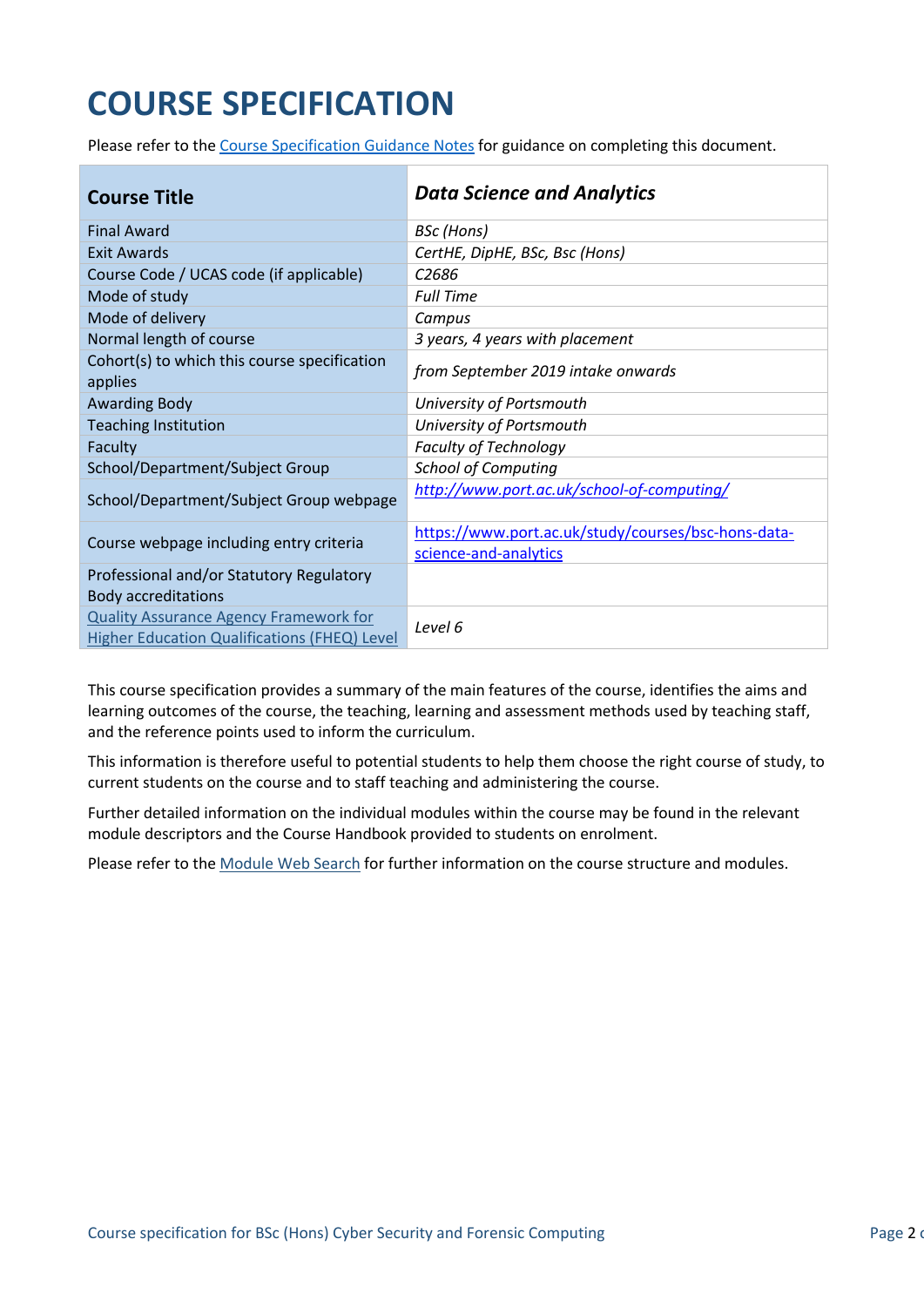## **Educational aims of the course**

This academic programme aims to equip students to work as professional data scientists, particularly in environments where in-depth knowledge, critical awareness and competence in data manipulation, data analytics, data mining, software engineering and statistical analysis is required in support of building complex information systems. These aspects are covered via core units at each level, integrated via a large, compulsory, individual project in the final year and tailored to individual students' key interests via a range of options. In addition, and more generally, the course aims to:

- Provide a strong emphasis on discipline of data science and analytics and its application within contemporary commercial and applied contexts.
- Provide a challenging, stimulating and self-rewarding study environment.
- Provide a framework whereby individual study paths may be forged based on choice from a range of options.
- Develop a range of graduate and employability skills by means of opportunities provided in the course units.
- Enable students to broaden their studies, at level 6 by including study units from outside their discipline as substitutes for degree option choices such as languages.
- Enable students to deal effectively within the social, ethical and legal frameworks associated with the data and IT profession.
- Accommodate student needs in relation to maximising their career potential by enabling them to develop knowledge, understanding and skills in their chosen subject area.
- Promote career aspirations by including study topics on general professional and ethical practice and study skills.

## **Course Learning Outcomes and Learning, Teaching and Assessment Strategies**

The [Quality Assurance Agency for Higher Education \(QAA\)](http://www.qaa.ac.uk/en) sets out a national framework of qualification levels, and the associated standards of achievement are found in their [Framework for Higher Education](http://www.qaa.ac.uk/en/Publications/Documents/qualifications-frameworks.pdf)  [Qualifications](http://www.qaa.ac.uk/en/Publications/Documents/qualifications-frameworks.pdf) document.

The Course Learning Outcomes for this course are outlined in the tables below.

#### **A. Knowledge and understanding of:**

| LO<br>numbe<br>r | <b>Learning outcome</b>                                                                                                                                                                                          | <b>Learning and</b><br><b>Teaching</b><br>methods                      | <b>Assessment</b><br>methods                  |
|------------------|------------------------------------------------------------------------------------------------------------------------------------------------------------------------------------------------------------------|------------------------------------------------------------------------|-----------------------------------------------|
| A <sub>1</sub>   | The main aspects and underlying methods of data<br>science including data cleansing, preparation, statistical<br>analysis, data analysis, data mining, security and<br>visualisation.                            | Lectures,<br>workshops and<br>Lab work                                 | Coursework,<br>portfolios and<br>examinations |
| A2               | The fundamentals and underlying theory of computer<br>science, programming, business analytics, database<br>systems, software systems.                                                                           | Lectures and Lab<br>work                                               | Coursework,<br>portfolios and<br>Examinations |
| A <sub>3</sub>   | The theory and practice of requirements analysis,<br>specification and prototyping, implementation, testing,<br>integration, documentation, delivery and maintenance<br>and their roles in software development. | Lectures,<br>workshop, group<br>work, case<br>studies, and Lab<br>work | Coursework,<br>Reports and<br>Examinations    |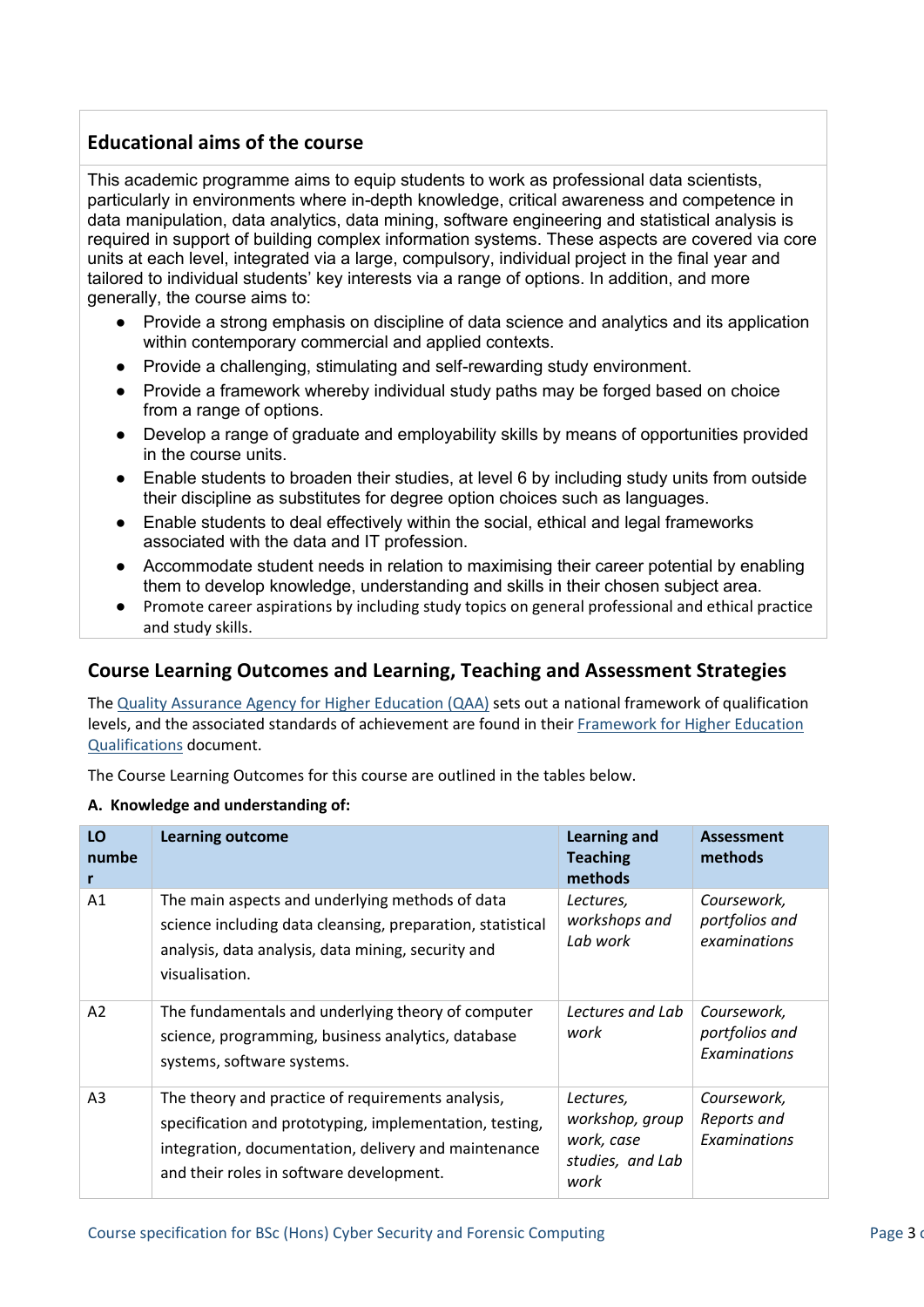| A4             | The methods for processing and analysing complex and<br>large datasets for business and enterprise use, including<br>international considerations. | Lectures,<br>workshops, lab<br>work and demos | Coursework,<br>portfolios,<br>artefacts and<br>Examinations |
|----------------|----------------------------------------------------------------------------------------------------------------------------------------------------|-----------------------------------------------|-------------------------------------------------------------|
| A <sub>5</sub> | The business and financial environment, including role                                                                                             | Lectures, lab                                 | Coursework,                                                 |
|                | of data science in the operations and decision making                                                                                              | work, quest                                   | presentations                                               |
|                | and the main ethical and legal constraints within which                                                                                            | lectures, and                                 | and                                                         |
|                | organisations have to follow when dealing with data                                                                                                | case studies                                  | Examinations                                                |

*Add additional rows as required.*

#### **B. Cognitive (Intellectual or Thinking) skills, able to:**

| LO<br>numbe<br>r | <b>Learning outcome</b>                                                                                                                                                                               | <b>Learning and</b><br><b>Teaching</b><br>methods              | <b>Assessment</b><br>methods                                |
|------------------|-------------------------------------------------------------------------------------------------------------------------------------------------------------------------------------------------------|----------------------------------------------------------------|-------------------------------------------------------------|
| <b>B1</b>        | Apply high-level skills of an intellectual, analytical,<br>creative and problem-solving nature.                                                                                                       | Lectures,<br>workshops, lab<br>work and case<br>studies        | Coursework,<br>artefacts and<br>Examinations                |
| <b>B2</b>        | Make use of common skills with an ethical and critical<br>awareness, which are necessary and appropriate for a<br>reflective practitioner.                                                            | Lectures,<br>workshops and<br>lab work                         | Reports and<br>examination                                  |
| B <sub>3</sub>   | Select and apply appropriate knowledge of data<br>science, statistics, computing and business principles to<br>design and implement data and software solutions.                                      | Lectures,<br>workshops, lab<br>work, demos<br>and case studies | Coursework,<br>portfolios,<br>artefacts and<br>Examinations |
| <b>B4</b>        | Develop critical skills with regard to research methods,<br>literature searching, appraising and evaluating<br>information from a variety of sources and viewpoints,<br>and synthesising the results. | Lectures and lab<br>work                                       | Reports                                                     |
| <b>B5</b>        | Plan, manage, undertake and report on a significant<br>final year project related to the field of data science,<br>analytics and data-driven software development.                                    | Lectures and<br>one-to-one<br>supervision<br>meetings.         | Final year<br>project (report<br>and artefact).             |

## **C. Practical (Professional or Subject) skills, able to:**

| LO<br>numbe    | <b>Learning outcome</b>                                                                                                                                                                                                  | <b>Learning and</b><br><b>Teaching</b><br>methods          | Assessment<br>methods                               |
|----------------|--------------------------------------------------------------------------------------------------------------------------------------------------------------------------------------------------------------------------|------------------------------------------------------------|-----------------------------------------------------|
| C <sub>1</sub> | Select or create appropriate, effective and productive<br>methods and tools for the successful construction and<br>timely delivery of reliable, secure and usable data<br>applications and business information systems. | Lectures,<br>workshops, lab<br>work and quest<br>lectures. | Coursework,<br>artefacts and<br><b>Examinations</b> |
| C <sub>2</sub> | Competently and critically assess, analyse and use<br>current and future technologies in the main data<br>science aspects i.e. data cleansing, preparation,<br>visualisation, analysis and mining.                       | Lectures,<br>workshops, lab<br>work and case<br>studies.   | Coursework.<br>portfolio and<br><b>Examinations</b> |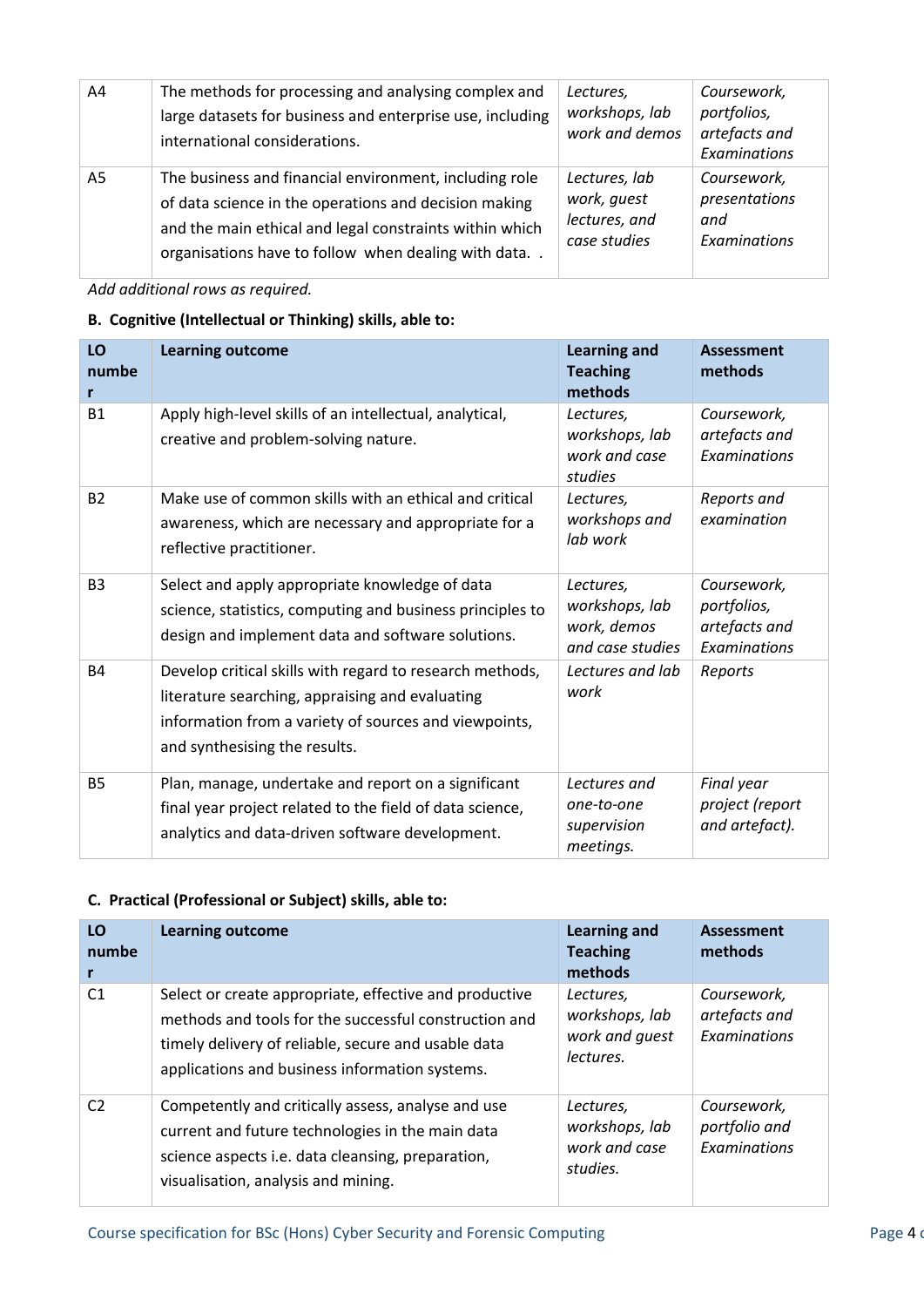| C <sub>3</sub> | Ability to deal with complex and large data sets for   | Workshops, lab   | Coursework and |
|----------------|--------------------------------------------------------|------------------|----------------|
|                | building business and enterprise solutions.            | work, demos.     | examination    |
| C4             | Apply professional codes of conduct and appreciate the | Lectures and lab | Coursework and |
|                | ethical considerations that underpin them.             | work             | report.        |

*Add additional rows as required.*

#### **D. Transferrable (Graduate and Employability) skills, able to:**

| LO<br>numbe<br>r | <b>Learning outcome</b>                                                                                                                                                                              | <b>Learning and</b><br><b>Teaching</b><br>methods | <b>Assessment</b><br>methods        |
|------------------|------------------------------------------------------------------------------------------------------------------------------------------------------------------------------------------------------|---------------------------------------------------|-------------------------------------|
| D <sub>1</sub>   | Communicate effectively in writing, speaking and in<br>appropriate forms of presentation. Read, understand<br>and analyse complex documents related to software<br>products and system requirements. | Lectures and lab<br>work and group<br>projects.   | Coursework,<br>report and<br>essay. |
| D <sub>2</sub>   | Use information technology to efficiently handle data,<br>simulation and assist with design and testing.                                                                                             | Lectures,<br>workshops and<br>lab work            | Coursework and<br>examination.      |
| D <sub>3</sub>   | Deal with the numerical, structured and unstructured<br>data that can be found in many real-world problems<br>and computing applications.                                                            | Lectures,<br>workshops and<br>lab work            | Coursework and<br>portfolio         |
| D <sub>4</sub>   | Assess problem domains and formulate appropriate<br>problem solving strategies.                                                                                                                      | Lectures,<br>workshops and<br>lab work            | Coursework and<br>examination.      |
| D <sub>5</sub>   | Build on previous experience in order to enhance<br>personal development and, work teams to achieve<br>goals efficiently and effectively but nevertheless be<br>distinctively individual.            | Lectures,<br>workshops and<br>lah work            | Coursework and<br>examination.      |

*Add additional rows as required.*

## **Academic Regulations**

The current University of Portsmouth [Academic Regulationsw](http://www.port.ac.uk/departments/services/academicregistry/qmd/assessmentandregulations/)ill apply to this course.

## **Support for Student Learning**

The University of Portsmouth provides a comprehensive range of support services for students throughout their course, details of which are available at the [MyPorts](http://myport.ac.uk/)tudent portal.

#### **In addition to these University support services this course also provides:**

Data Science related support services:

- Have access and training in our new SAP Next-Gen Lab
- Work on our supercomputer, SCIAMA, which has 3,702 computer cores and networked clusters that offer more processing power than most commercial platforms
- Several general-purpose computer laboratories and special-purpose laboratories including a

Networking Lab, Mobile Application Development Lab, Big Data Lab and Human Computer Interaction Lab.

- Apply your analytical abilities to practical problems and real-world datasets, such as our research in cosmology, health information and cyber security
- A library of devices loanable to students for project work (including smart watches, tablets, sensors, smart-home devices, eye trackers) and lockers of laptops for student loan.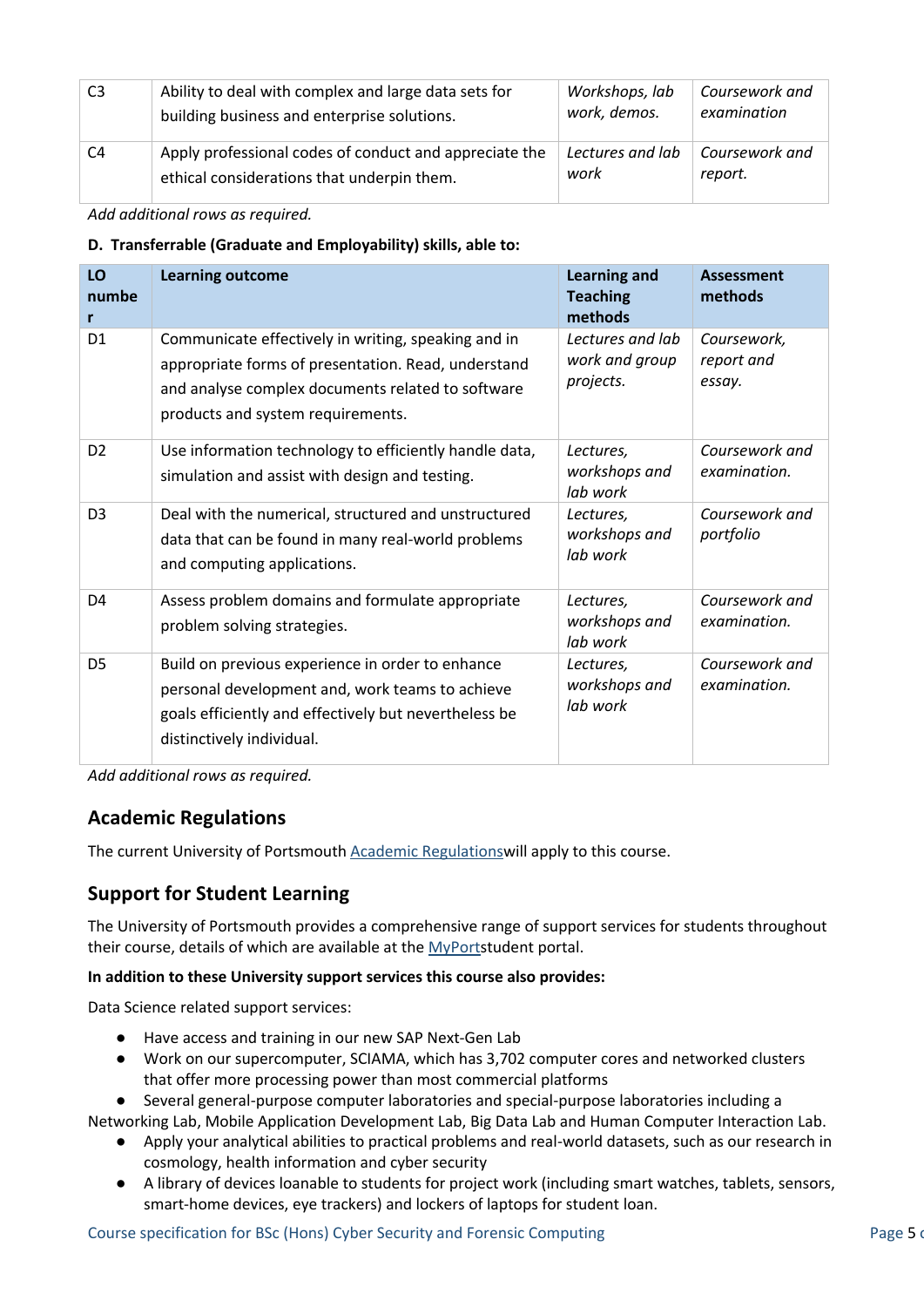General support services:

- Flexible teaching and study facilities including multiple areas ideal for individual and group study.
- An induction programme that introduces the student to the University and their course.
- A Course Leader who manages the course and provides students with course-specific advice and guidance.
- A Personal Tutor, responsible for student pastoral support and guidance.
- Course specification for BSc (Honours) Data Science and Analytics.
- A Faculty Learning Support Tutor (Computing) who provides additional subject-specific one-to one support.
- A Faculty Student Placement and Employability Centre (SPEC) to support students finding
- placements, a Placement Co-ordinator to manage placements for Computing students, and a
- Placement Tutor who visits students whilst on placement and provides additional support.

## **Evaluation and Enhancement of Standards and Quality in Learning and Teaching**

The University of Portsmouth undertakes comprehensive monitoring, review and evaluation of courses within clearly assigned staff responsibilities. Student feedback is a key feature in these evaluations, as represented in our [Policy for Listening to and Responding to the Student Voicew](http://policies.docstore.port.ac.uk/policy-069.pdf)here you can also find further information.

## **Reference Points**

The course and outcomes have been developed taking account of:

*Insert additional reference points or delete as required*

- [University of Portsmouth Curriculum Framework Specification](http://www.port.ac.uk/departments/services/academicregistry/qmd/curriculum-framework-2019-20/filetodownload,201776,en.pdf)
- [University of Portsmouth Education Strategy 2016 -](http://policies.docstore.port.ac.uk/policy-187.pdf) 2020
- [University of Portsmouth Code of Practice for Work-based and Placement Learning](http://policies.docstore.port.ac.uk/policy-151.pdf)
- **[Quality Assurance Agency UK Quality Code for Higher Education](http://www.qaa.ac.uk/assuring-standards-and-quality/the-quality-code/)**
- [Quality Assurance Agency Qualification Characteristic Statements](http://www.qaa.ac.uk/assuring-standards-and-quality/the-quality-code/characteristics-statements)
	- [Quality Assurance Agency Subject Benchmark Statement](http://www.qaa.ac.uk/assuring-standards-and-quality/the-quality-code/subject-benchmark-statements) for Computing Subject (C).
- [Quality Assurance Agency Framework for Higher Education Qualifications](http://www.qaa.ac.uk/en/Publications/Documents/qualifications-frameworks.pdf)
- Requirements of Professional and/or Statutory Regulatory Bodies: British Computer Society (BCS).
- Vocational and professional experience, scholarship and research expertise of the University of Portsmouth's academic members of staff
- **National Occupational Standards**

### **Disclaimer**

The University of Portsmouth has checked the information provided in this Course Specification and will endeavour to deliver this course in keeping with this Course Specification. However, changes to the course may sometimes be required arising from annual monitoring, student feedback, and the review and update of modules and courses.

Where this activity leads to significant changes to modules and courses there will be prior consultation with students and others, wherever possible, and the University of Portsmouth will take all reasonable steps to minimise disruption to students.

It is also possible that the University of Portsmouth may not be able to offer a module or course for reasons outside of its control, for example, due to the absence of a member of staff or low student registration numbers. Where this is the case, the University of Portsmouth will endeavour to inform applicants and students as soon as possible, and where appropriate, will facilitate the transfer of affected students to another suitable course.